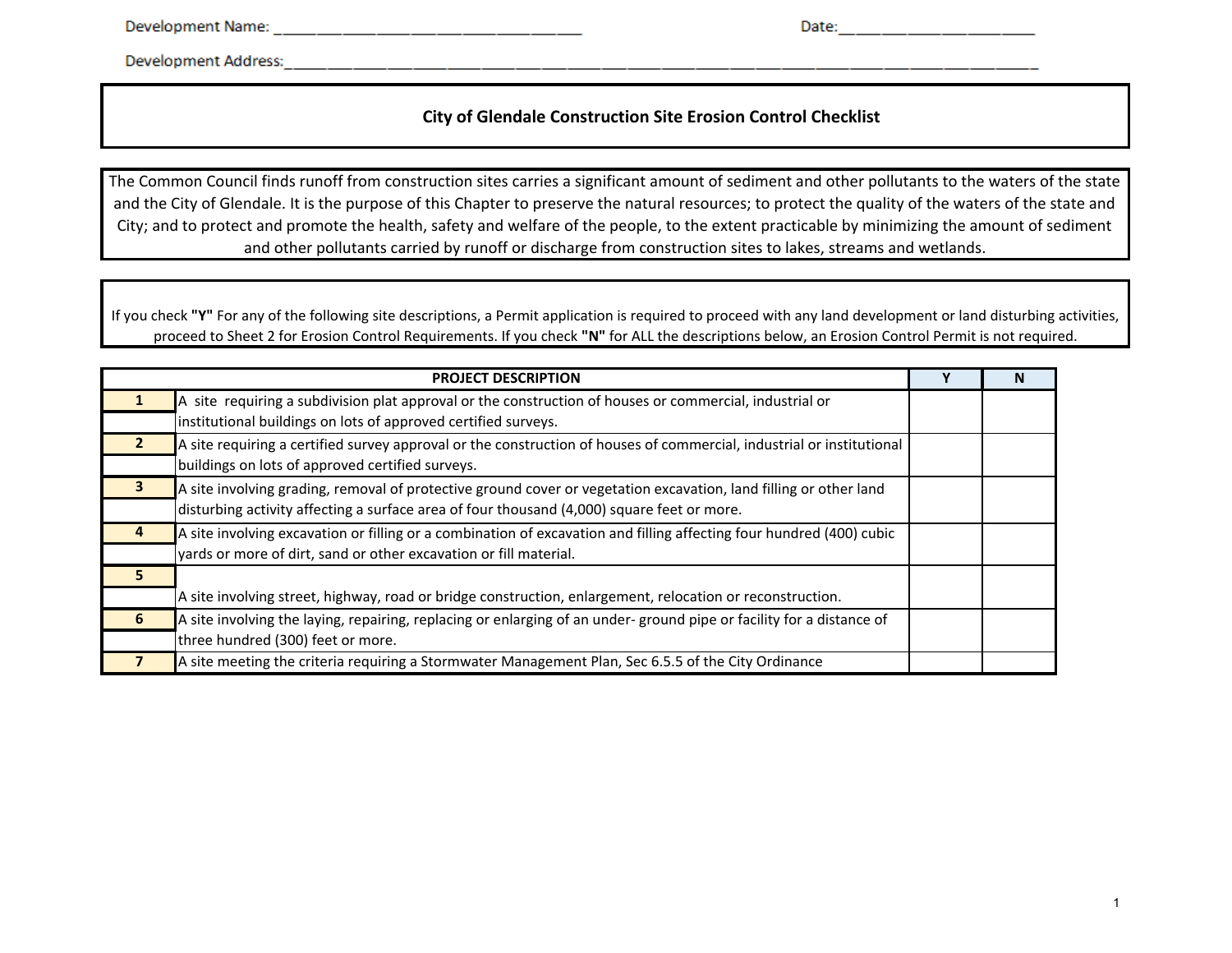## The following erosion and other pollutant control requirements shall be met on all sites that checked "Yes" on Sheet 1.

|                |                                                                                                                                                                                                                                                                                                                                                                                                                                                                                                                                                                                                                                                                                                                                                                                                                                                                                                | Y | N | N.A. |
|----------------|------------------------------------------------------------------------------------------------------------------------------------------------------------------------------------------------------------------------------------------------------------------------------------------------------------------------------------------------------------------------------------------------------------------------------------------------------------------------------------------------------------------------------------------------------------------------------------------------------------------------------------------------------------------------------------------------------------------------------------------------------------------------------------------------------------------------------------------------------------------------------------------------|---|---|------|
| $\mathbf{1}$   | <b>Site Dewatering</b>                                                                                                                                                                                                                                                                                                                                                                                                                                                                                                                                                                                                                                                                                                                                                                                                                                                                         |   |   |      |
|                | Water pumped from the site shall be treated by temporary sedimentation basins, grit chambers, sand filters, up-<br>slope chambers, hydro-cyclones, swirl concentrators, or other appropriate controls designed and used to remove<br>particles of one hundred (100) microns or greater for the highest dewatering pumping rate. If the water is<br>demonstrated to have no particles greater than one hundred (100) microns during dewatering operations, then<br>no control is needed before discharge, except as determined by the Building Inspector. Water may not be<br>discharged in a manner that causes erosion of the site or receiving channels.                                                                                                                                                                                                                                     |   |   |      |
| $\overline{2}$ | <b>Waste and Material Disposal</b>                                                                                                                                                                                                                                                                                                                                                                                                                                                                                                                                                                                                                                                                                                                                                                                                                                                             |   |   |      |
|                | All waste and unused building materials (including garbage, debris, cleaning wastes, wastewater, toxic materials,<br>or hazardous materials) shall be properly disposed and not allowed to be carried by runoff into a receiving<br>channel or storm sewer system.                                                                                                                                                                                                                                                                                                                                                                                                                                                                                                                                                                                                                             |   |   |      |
| 3              | <b>Tracking</b>                                                                                                                                                                                                                                                                                                                                                                                                                                                                                                                                                                                                                                                                                                                                                                                                                                                                                |   |   |      |
|                | Each site shall have graveled roads, access drives and parking areas of sufficient width and length to prevent<br>sediment from being tracked onto public or private roadways.                                                                                                                                                                                                                                                                                                                                                                                                                                                                                                                                                                                                                                                                                                                 |   |   |      |
| 4              | <b>Drain Inlet Protection</b>                                                                                                                                                                                                                                                                                                                                                                                                                                                                                                                                                                                                                                                                                                                                                                                                                                                                  |   |   |      |
|                | All storm drain inlets shall be protected with a straw bale, filter fabric, or equivalent barrier meeting accepted<br>design criteria, standards and specifications.                                                                                                                                                                                                                                                                                                                                                                                                                                                                                                                                                                                                                                                                                                                           |   |   |      |
| 5              | Site Erosion Control (The following criteria apply only to land development or land disturbing activities that result<br>in runoff leaving the site)                                                                                                                                                                                                                                                                                                                                                                                                                                                                                                                                                                                                                                                                                                                                           |   |   |      |
|                | a. Channelized runoff from adjacent areas passing through the site shall be diverted around disturbed areas, if<br>practical. Otherwise, the channel shall be protected as described below in Subsection (b)(5)c.3. Sheetflow runoff<br>from adjacent areas greater than ten thousand (10,000) square feet in area shall also be diverted around<br>disturbed areas unless shown to have resultant runoff velocities of less than 0.5 ft/sec across the disturbed area<br>for the set of one (1) year design storms. Diverted runoff shall be conveyed in a manner that will not erode the<br>conveyance and receiving channels.                                                                                                                                                                                                                                                               |   |   |      |
|                | b. All activities on the site shall be conducted in a logical sequence to minimize the area of bare soil exposed at any<br>one time.                                                                                                                                                                                                                                                                                                                                                                                                                                                                                                                                                                                                                                                                                                                                                           |   |   |      |
|                | c. Runoff from the entire area disturbed area on the site shall be controlled by meeting the criteria<br>contained in the Wisconsin Construction Site Best Management Practice Handbook, as published and<br>amended from time-to-time by the State of Wisconsin Department of Natural Resources and either of<br>the following: (NOTE: The most restrictive criteria shall be applied.)                                                                                                                                                                                                                                                                                                                                                                                                                                                                                                       |   |   |      |
|                | 1.<br>All disturbed ground left inactive for seven (7) or more days shall be stabilized by seeding or sodding<br>(only available prior to September 15th) or by mulching or covering, or other equivalent control measure.                                                                                                                                                                                                                                                                                                                                                                                                                                                                                                                                                                                                                                                                     |   |   |      |
|                | 2.<br>For sites with more than ten (10) acres disturbed at one time, or if a channel originates in the disturbed<br>area, one or more sedimentation basins shall be constructed. Each sedimentation basin shall have a surface area<br>of at least one (1%) percent of the area draining to the basin and at least three (3) feet of depth and constructed<br>in accordance with accepted design specifications. Sediment shall be removed to maintain a depth of three (3)<br>feet. The basin shall be designed to trap sediment greater than fifteen ,(13) microns in size, based on the set of<br>one (1 year design storms having duration's from 0.5 to 24 hours. The basin discharge rate shall also be<br>sufficiently low as to not cause erosion along the discharge channel or the receiving water.                                                                                  |   |   |      |
|                | 3.<br>For sites with less than ten (10) acres disturbed at one time, filter fences, straw bales, or equivalent<br>control measures shall be placed along all sideslope and downslope sides of the site. If a channel or area of<br>concentrated runoff passes through the site, filter fences shall be placed along the channel edges to reduce<br>sediment reaching the channel.                                                                                                                                                                                                                                                                                                                                                                                                                                                                                                              |   |   |      |
|                | 4.<br>Any soil or dirt storage piles containing more than ten (10) cubic yards of material should not be located<br>with a downslope drainage length of less than twenty-five (25) feet to a roadway or drainage channel. If<br>remaining for more than seven (7) days, they shall be stabilized by mulching, vegetative cover, tarps or other<br>means. Erosion from piles which will be in existence for less than seven (7) days shall be controlled by placing<br>straw bales or filter fence barriers around the pile. In-street utility repair or construction soil or dirt storage piles<br>located closer than twenty-five (25) feet of a roadway or drainage channel must be covered with tarps or<br>suitable alternative control if exposed for more than seven (7) days, and the storm drain inlets must be protected<br>with straw bales or other appropriate filtering barriers. |   |   |      |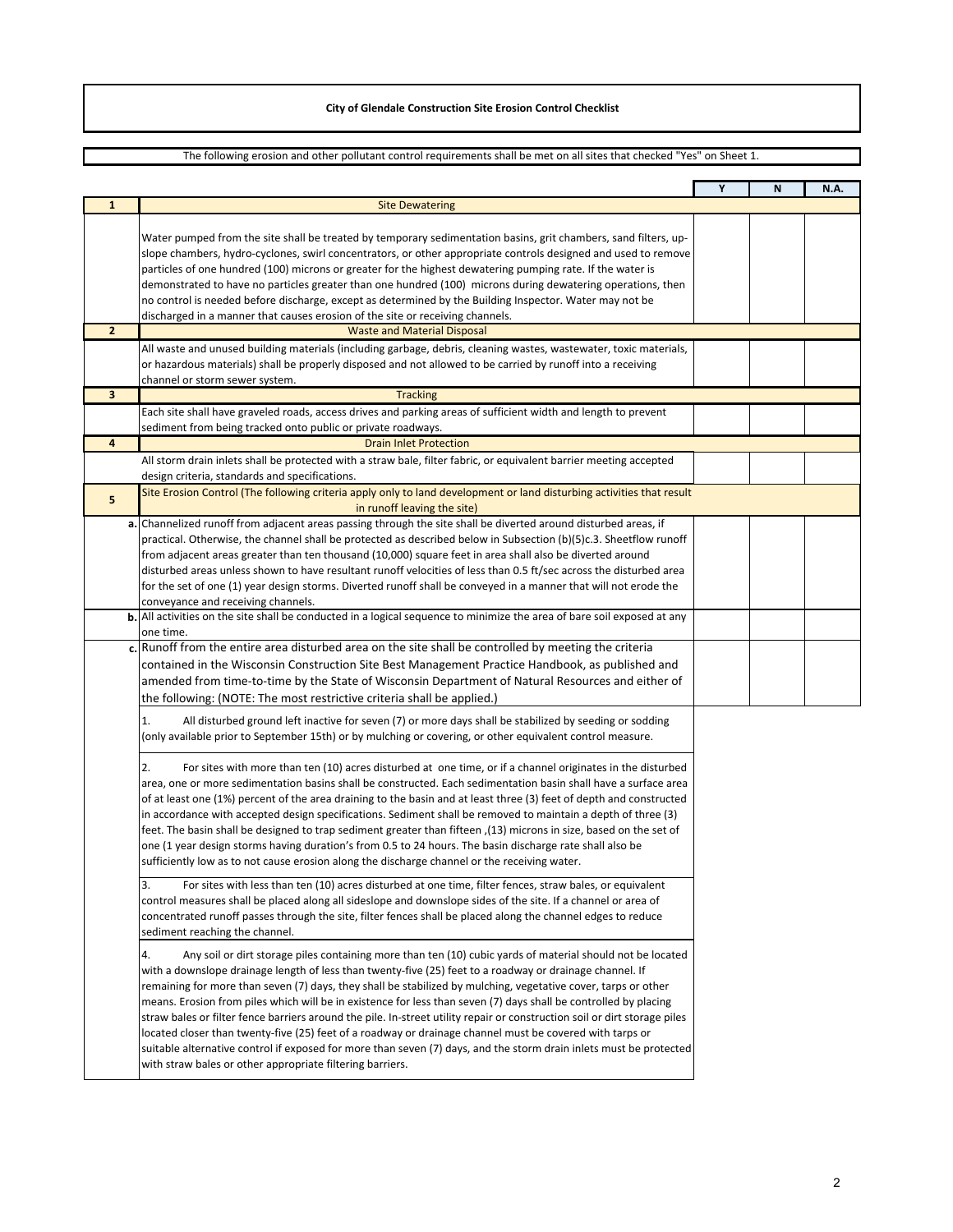No landowner or land user may commence a land disturbance or land development activity subject to this Chapter without receiving prior approval of a control plan for the site and a permit from the Building Inspector. At least one landowner or land user controlling or using the site and desiring to undertake a land disturbing or land developing activity subject to this Chapter shall submit an application for a permit and a control plan and pay an application fee to the Building Inspector. By submitting an application, the applicant is authorizing the Building Inspector to enter the site to obtain information required for a review of the control plan.

### The following must be included in the Control Plan for Land Disturbing Activities Covering **MORE** Than One Acre

|                         |                                                                                                                    | N | <b>N.A.</b> |
|-------------------------|--------------------------------------------------------------------------------------------------------------------|---|-------------|
|                         | <b>Existing Site Map</b>                                                                                           |   |             |
|                         | a. Site boundaries of adjacent lands which accurately identify site location.                                      |   |             |
|                         | b. Lakes, streams, wetlands, channels, ditches and other water courses on and immediately adjacent to the site.    |   |             |
|                         | (Note: The local unit of government should identify sensitive local waters that may need to be further addressed   |   |             |
|                         | by the control plan.)                                                                                              |   |             |
|                         | c. 100 year floodplains, flood fringes and floodways.                                                              |   |             |
|                         | d. Location of the predominant soil types.                                                                         |   |             |
|                         | e. Vegetative cover.                                                                                               |   |             |
|                         | f. Location and dimensions of stormwater drainage systems and natural drainage patterns on and immediately         |   |             |
|                         | adjacent to the site.                                                                                              |   |             |
|                         | g. Locations and dimensions of utilities, structures, roads, highways, and paving.                                 |   |             |
|                         | h. Site topography at a contour interval not to exceed five (5) feet.                                              |   |             |
| $\overline{2}$          | <b>Plan of Final-Site Conditions</b>                                                                               |   |             |
|                         | A plan of final site conditions on the same scale as the existing site map showing the site changes.               |   |             |
| $\overline{\mathbf{3}}$ | <b>Site Construction Plan</b>                                                                                      |   |             |
|                         | a. Locations and dimensions of all proposed land disturbing activities.                                            |   |             |
|                         | b. Locations and dimensions of all temporary soil or dirt stockpiles.                                              |   |             |
|                         | c. Locations and dimensions of all construction site management control measures necessary to meet the             |   |             |
|                         | requirements of this Chapter                                                                                       |   |             |
| d.                      |                                                                                                                    |   |             |
|                         | Schedule of anticipated starting and completion date of each land disturbing or land developing activity including |   |             |
|                         | the installation of construction site control measures needed to meet the requirements of this Chapter             |   |             |
|                         | e. Provisions of maintenance of the construction site control measures during construction.                        |   |             |

#### The following must be included in the Control Plan for Land Disturbing Activities Covering **LESS** Than One Acre, But Meeting Applicability Requirements Stated Sec. 15.2.7(a)

|                                                                                                                                                                                                                                  |  | <b>N.A.</b> |
|----------------------------------------------------------------------------------------------------------------------------------------------------------------------------------------------------------------------------------|--|-------------|
| <b>Erosion Control Plan Statement</b>                                                                                                                                                                                            |  |             |
| An erosion control plan statement (with simple map) shall be submitted to briefly describe the site and erosion<br>controls (including the site development schedule) that will be used to meet the requirements of the Chapter. |  |             |

#### Review of Control Plan

Within forty-five (45) days of receipt of the application, control plan (or control plan statement), and fee, the Building Inspector shall review the application and control plan to determine if the requirements of this Chapter are met. The Building Inspector shall approve the plan, inform the applicant and issue a permit. If the conditions are not met, the Building Inspector shall inform the applicant in writing and may either require needed information or disapprove the plan. Within thirty (30) days of receipt of needed information, the Building Inspector shall again determine if the plan meets the requirements of this Chapter. If the plan is disapproved, the Building Inspector shall inform the applicant m writing of the reasons for the disapproval.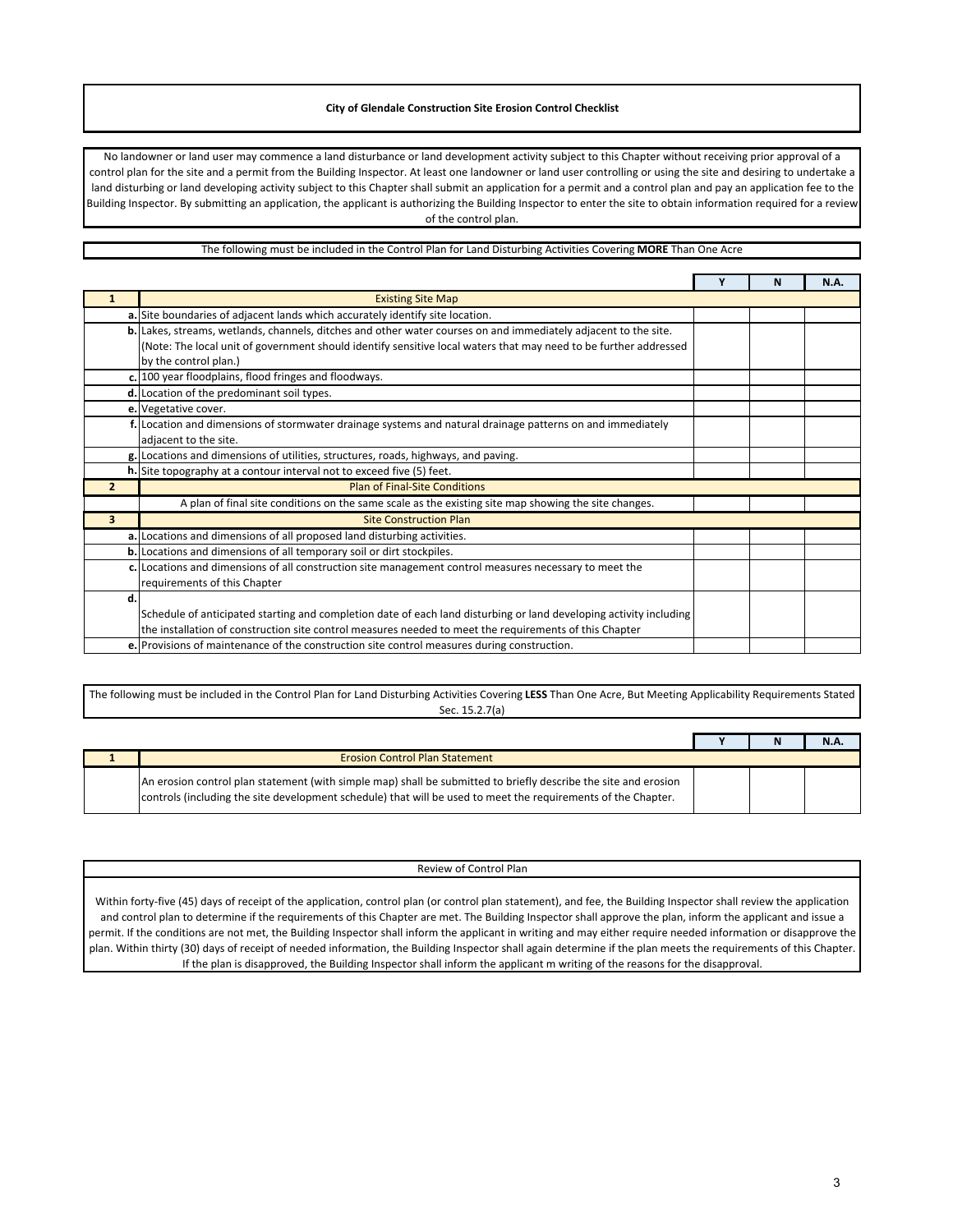PERMITS Duration. Permits shall be valid for a period one hundred eighty (80) days, or the length of the building permit or other construction authorizations, whichever is longer, from the date of issuance. The Building Inspector may extend the period one or more times for up to an additional one hundred eighty (180) days. The Building Inspector may require additional control measures as a condition of the extension if they are necessary to meet the requirements of this Chapter.

Surety Bond. As a condition of approval and issuance of the permit, the Building Inspector may require the applicant to deposit a surety bond or irrevocable letter of credit to guarantee a good faith execution of the approved control plan and any permit conditions.

#### Once permits are issued, all Permittees shall do the following:

|    |                                                                                                                  | N | N.A. |
|----|------------------------------------------------------------------------------------------------------------------|---|------|
|    | Notify the Building Inspector within forty-eight (48) hours of commencing any land disturbing activity           |   |      |
|    | Notify the Building Inspector of completion of any control measures within fourteen (14) days after their        |   |      |
|    | installation                                                                                                     |   |      |
| 3  | Obtain permission in writing from the Building Inspector prior to modifying the control plan.                    |   |      |
| 4  | Install all control measures as identified in the approved control plan                                          |   |      |
| 5. | Maintain all road drainage systems, stormwater drainage systems, control measures and other facilities           |   |      |
|    | identified in the control plan                                                                                   |   |      |
| 6  | Repair any situation or erosion damage to adjoining surfaces and drainage ways resulting from land developing    |   |      |
|    | or disturbing activities                                                                                         |   |      |
|    | Inspect the construction control measures after each rain of 0.5 inches or more and at least once each week and  |   |      |
|    | make needed repairs                                                                                              |   |      |
|    |                                                                                                                  |   |      |
|    | Allow the Building Inspector to enter the site for the purpose of inspecting compliance with the control plan or |   |      |
|    | for performing any work necessary to bring the site into compliance with the control plan                        |   |      |
|    | Keep a copy of the control plan on the site                                                                      |   |      |